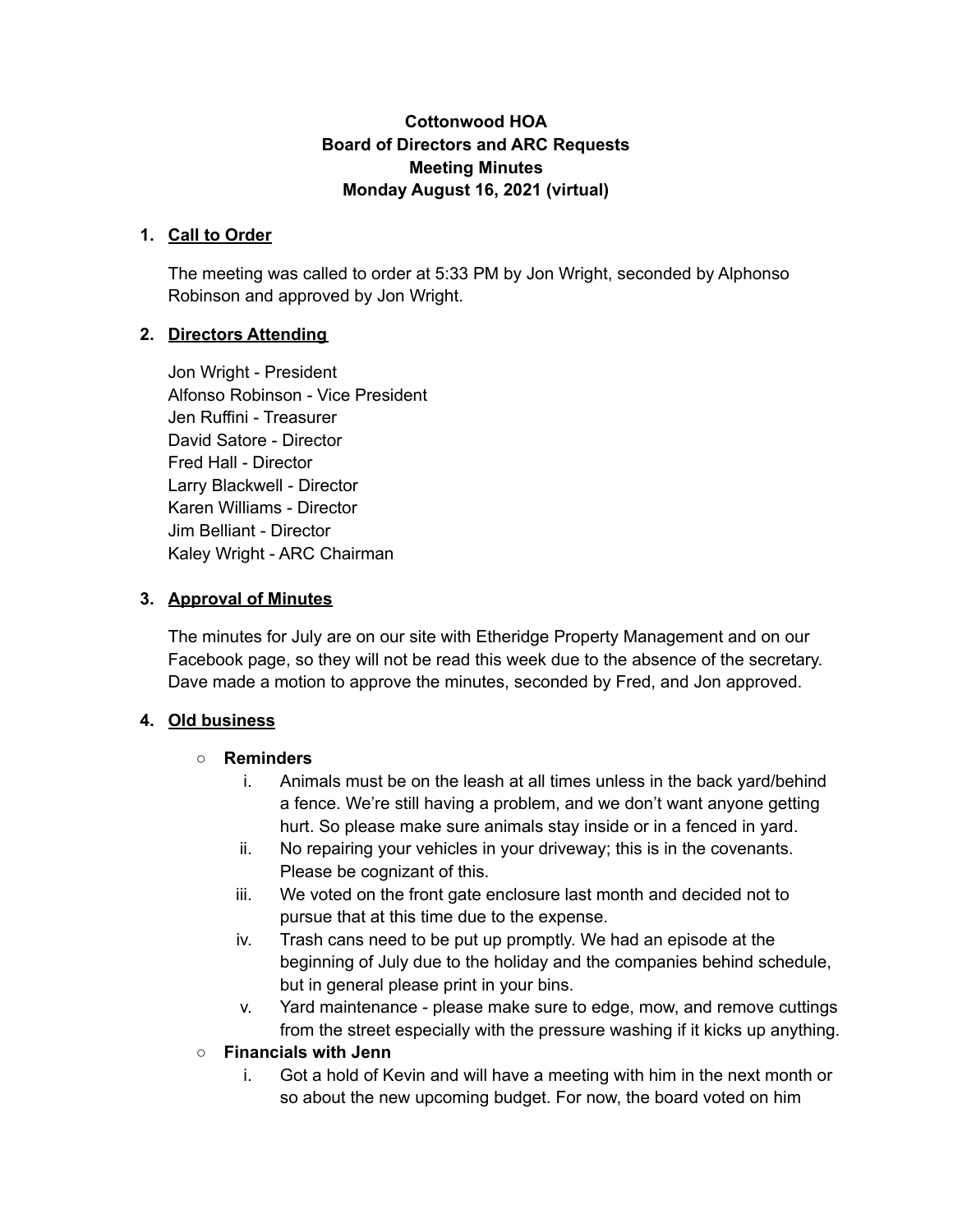taking streetlight purchases off. Also, he suggested putting the money slated for the streetlights originally to the road fund.

- 1. **Unanimous vote**: agree.
- ii. They sent the invoices from Johnson Communication about one of the gates having a bad battery (the gate was previously opening/closing on its own). The module was fixed and the backup batteries were replaced.
	- 1. **Kaley:** The entrance gate is fixed, but the backup battery at the back gate now needs to be replaced as well. I thought they were on one battery but they're on two.
	- 2. **Jen:** They charged us \$766 for two batteries per the invoice. I'll find out if this covers the back gate battery and we can go from there.
- iii. All is good for this month sans the delinquent dues.
- iv. **Jon:** Dawn said that Johnson Communications said that we should go with the new company for \$1700 so that we don't have the same internet issues, etc, that we have with AT&T. Found out recently that EPM has not yet paid a delinquent bill to AT&T for \$159. This may be why AT&T is dragging their feet on coming out to fix things. If the board wants to discuss what to recommend, but if we pay the \$1700 everything would totally be under Johnson Communications at that point.
	- 1. **Jen**: I'd like to see what the AT&T bills are before we vote.

## ○ **Delinquent Dues**

i. Jon spoke with EPM to see if they were dragging their feet about getting the fees taken care of. Also spoke with the HOA attorney; they spoke with the two homeowners that owe \$605. He will sue them and also place a lien on their homes due to this. For the other 4 that owe this year, he's going to send a letter and give them 30 days before giving the board next steps on how to pursue those homeowners.

#### **○ Sign/Wooden Fence - Back Gate**

i. **Alfonso:** EPM sent the check over to the sign company and they did today so I can pick up the sign now. Once the sign is picked up we can proceed with posting it.

## **○ Suspicious Vehicle**

i. **Jon**: Jim checked with EPM about a suspicious vehicle in the neighborhood. EPM stated it wasn't one of theirs. However, two days later I received a picture of my own home in my mailbox from a refinance company about a refinance offer. I have a feeling that the car was someone from the company taking pictures of the houses to send out fliers. Be aware of any additional suspicious vehicles.

#### **○ Food Truck**

i. Next food truck will be Greeks on September 17, 2021 6:15-7:45 PM. They're booked in multiple neighborhoods that night. We're also working on getting additional food trucks in.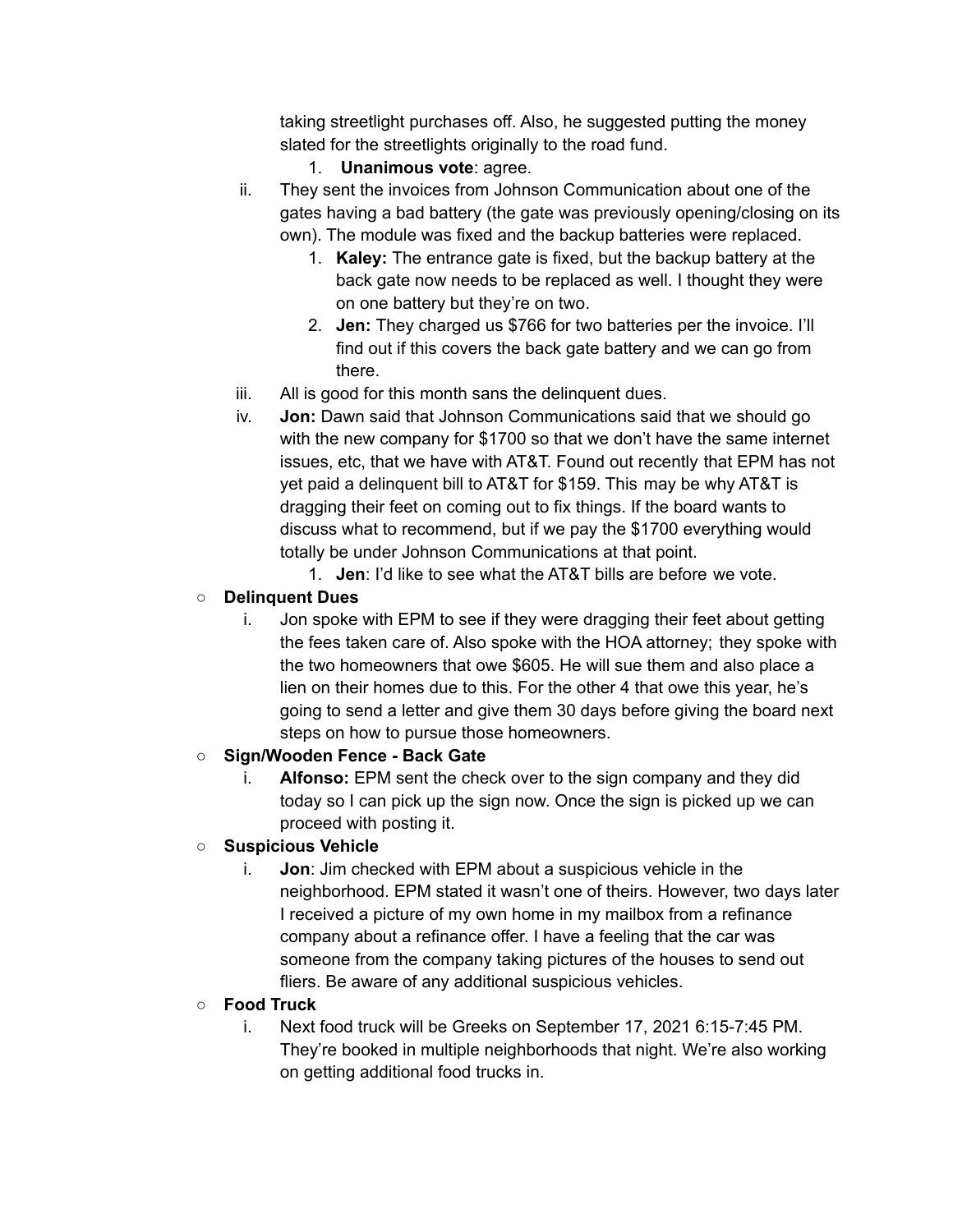- ii. **Kaley:** Fresh Food Factory came in and we received a complaint from this event. I've reached out to EPM about determining who the homeowner who sent the complaint in is so we can speak to them and resolve the issue. So far, EPM has not been able to contact the homeowner. The truck that came the other day - Who Cut the Grilled Cheese and Cake - there were no complaints about.
- iii. **Jon**: Kaley and Erin were out there for a good while, about an hour, hour and a half, and Jen was out there for a while as well. You can watch the food truck on Live on Facebook, which I did. One of the complaints was that there were vicious and dangerous dogs at the food truck. Erin and I both looked at our security cameras and there was no evidence of this. Only one person brought their service animal, which did not cause any problems either. Also, the complaint included blocking the traffic which also was not the case. I'm at a loss at what the complaint was outside of possibly not wanting a food truck, so that's where we stand.
- iv. **Larry**: Is it possible to have EPM send out a notice, or put on the site when the homeowners put in a contact to EPM, that if they do not sign the contact that it'll be ignored?
	- 1. **Jon:** This is a good idea, and I've said the same thing to EPM. We can't follow through on things like this if we don't know who is submitting the information.
	- 2. Larry motions to vote on this idea:
		- a. Jen approved the motion.
	- 3. **Larry:** we should put something on the site/Facebook page about this.

#### **○ School Buses / Front Gate Closure**

- **i. Jen:** Haven't been able to ask the questions to the Santa Rosa County School rep, she hasn't had the time to speak and I've left several messages. Per the first communication with her, direct from the supervisor of the school buses: if our gates are closed when the buses get here, then the school buses will not come into the subdivision and the kids will either have to walk to/from Anderson or the parents will have to take them there. For those in Kindergarten, you are required to show your face to the school bus driver in order to have them drop the kids off. The supervisor was very direct about this and that they've done this in several subdivisions here and in Gulf Breeze.
	- 1. **Concerns:** the parents (in vehicles) will be backed up through the neighborhood halting traffic or out on Anderson, parking in HOA grass and causing damage and halting traffic on Anderson as well. Plus, it's simply a dangerous street to drop any kid off at especially to then have them walk through the neighborhood to get home, especially the little ones.
	- 2. **Larry:** Safety of the children is the primary concern.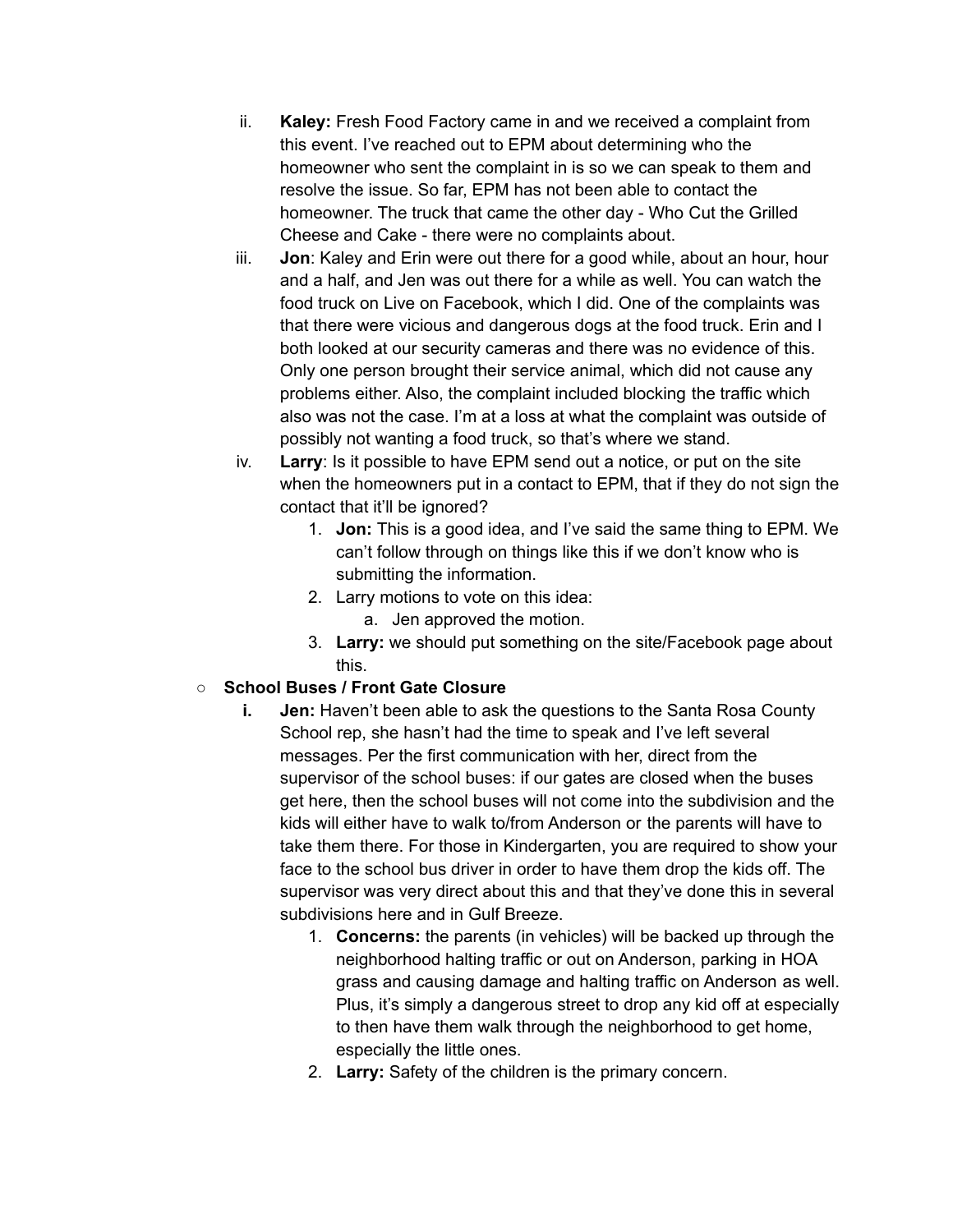- ii. There's a group of people who want the community to be completely closed like a true gated community. This has been a conversation for the last 10 years, but this has been an ongoing issue with doing that.
	- 1. Some places, like Stonechase/Stonebrook, have attendants at the gates to let the buses in so they are unaffected.
- iii. **Option:** Gates on a timer.
	- 1. Jen: I think that's more wear and tear on the gates in the long run. I've also tried to reach the person with the bus times for Santa Rosa county and since I've been unable to get a hold of her, I don't have the times that we could, potentially, discuss leaving the gates open during certain times.
- iv. **Mr. Brimer (homeowner):** Confused about the gate issue, specifically the excessive wear and tear on the front gate. The back gate is closed all the time and has no more wear than the front gate.
	- 1. **Jen:** On any given day, the buses can say they'll be here at one time and they'll be here at a totally different time due to any number of reasons. The buses won't drop those kids off at that point and they'll take the kids back to the school and make the parents come get them.
	- 2. **Karen:** Wouldn't we have an issue with deliveries?
		- a. **Mr. Brimer:** As a prior carrier, we do not have that issue as we have access to every neighborhood through key/code.
		- b. **Karen:** Could we give a clicker to the bus drivers?
		- c. **Jen:** No, SR county won't give a clicker to the bus drivers, I asked. Due to changes in drivers that are possible.
	- 3. **Mr. Brimer:** I'd guess there's at least 30 neighborhoods that are gated in SR county and the buses go in and out of them. I think we're just accepting the answer because it's an easy answer.
		- a. **Jen:** Only if it's attended, based on what the supervisor said to me. Plus, she said that all the parents were notified by email or voice call that if the gates were closed that the kids would be left at the stop or they'd need to pick them up at school, etc. And, if we keep the gates open for any potential time the buses could come through then they're basically open the same amount of time they're open now.
- v. **Dave:** We've had the same question for 12 years, "Why can't we close the gates?" The real thing is that we're concerned about safety. Well, a crook who wants in just needs to case us to see when they're open and come in, or come in after another vehicle, or walk around the gate on foot.
- vi. **Jen:** Plus, we could have an issue with the gates and they just not open and cause the same mess of the parents having to go get the kids, or the older kids having to walk.
- vii. **Jon:** Also, all the service vehicles such as an electrical issue, etc won't be able to get in unless someone goes out and lets them in.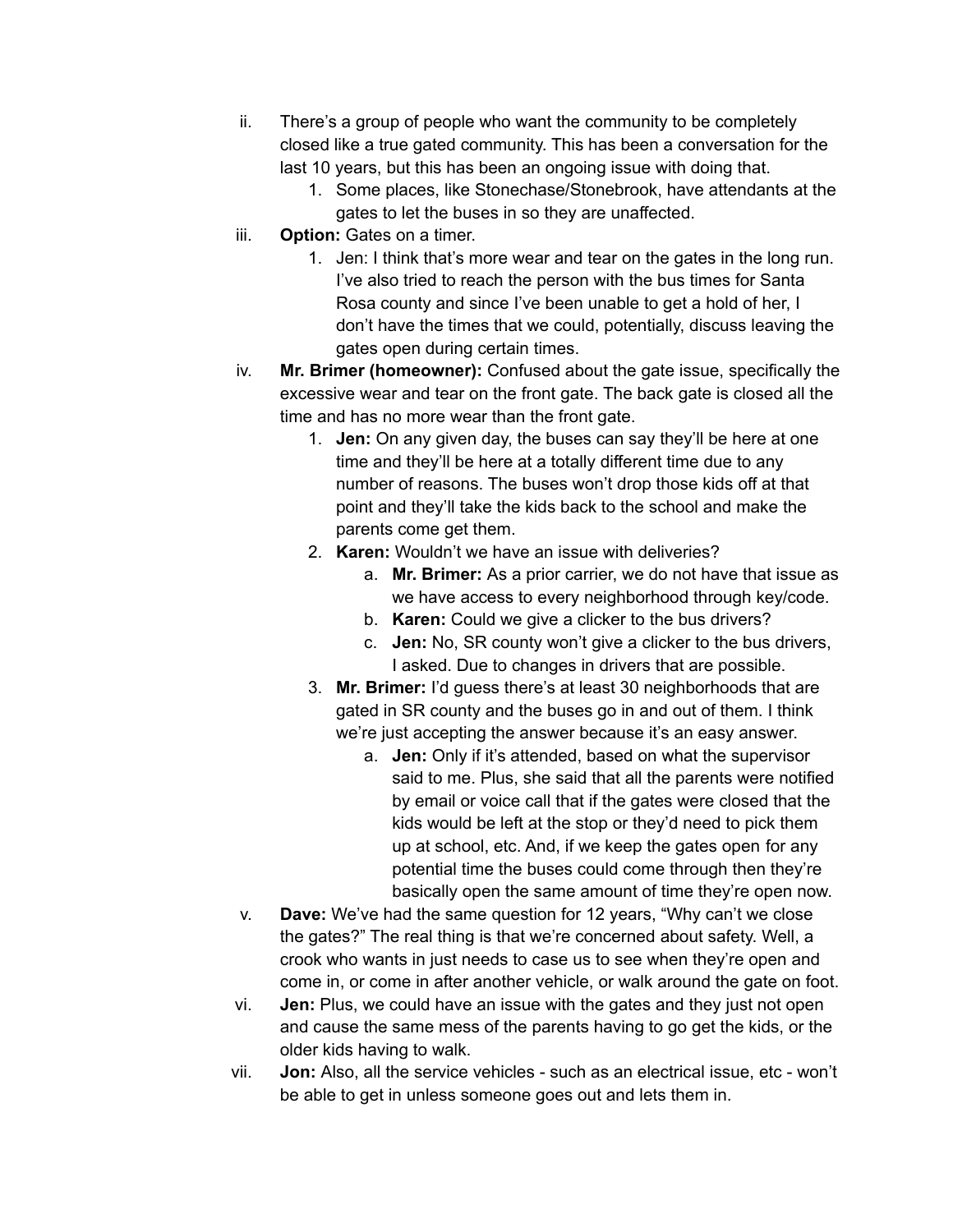- viii. **Mr. Henderson (homeowner):** I understand we've talked about this a lot over the years and there are issues one way or the other, but I was curious if we could poll the community on what they'd like. Vote for it being open as it is now, voting for the timer system, or voting for full closure. We just keep talking about the same issue with no solution so that's my opinion that we ask the community.
- ix. **Karen:** That's a good idea, and while I'd like the gates to be closed I understand that the difficulties with attaining that during the day prevent it because the kids are the priority.
- x. **Mr. Henderson:** Perhaps we could put some benches with an awning out there in case there's rain, to make things safe, but we haven't had the conversations about these alternate options either.
	- 1. **Jim:** This idea came up a few years ago, but our lawyer stated that the weather shelter idea was a liability with the insurance unfortunately.
- xi. **Larry:** What about hiring attendants?
	- 1. **Jen:** We don't have the ability to afford that.
	- 2. **Jim:** HOA fees would go up a ton since we'd have to employ 3-4 of them for shifts and a backup for vacations.
	- 3. **Mr. Henderson:** There's the possibility we could find volunteers from the neighborhood to do this, maybe.
	- 4. **Jen:** The volunteer would have responsibility over the kids in that case and I don't know that we'd get that.
- xii. **Mr. Henderson:** has anyone reached out to Johnson Communications to see what the price would be to install a timer?
	- 1. **Jen:** I haven't been able to get a hold of the bus people to get the times they're supposed to be here, so we haven't gone down anything on that path.
	- 2. **Karen:** Plus things happen and they're never here at an exact time.
	- 3. **Jen:** True, last week some of the buses were an hour and forty five minutes late.
	- 4. **Dave:** How do the other ones handle it?
	- 5. **Jen:** I don't know, however the SR county lady said that there are plenty of close gate communities where they let kids out on Hwy 98 even.
- xiii. **Dave:** We have to decide what the lesser of two evils is, right now.
- xiv. **Jen:** Right now, we stay as is and leave them open.
	- 1. **Mr. Brimer:** Then why do we advertise as a gated community?
	- 2. **Jen:** When everyone purchased their houses here we knew the gates were open 6-6.
	- 3. **Mr. Brimer:** But when the question was asked, we were told that as soon as Timberland finished selling all the homes that the gates would be closed. But maybe that was just a falsehood.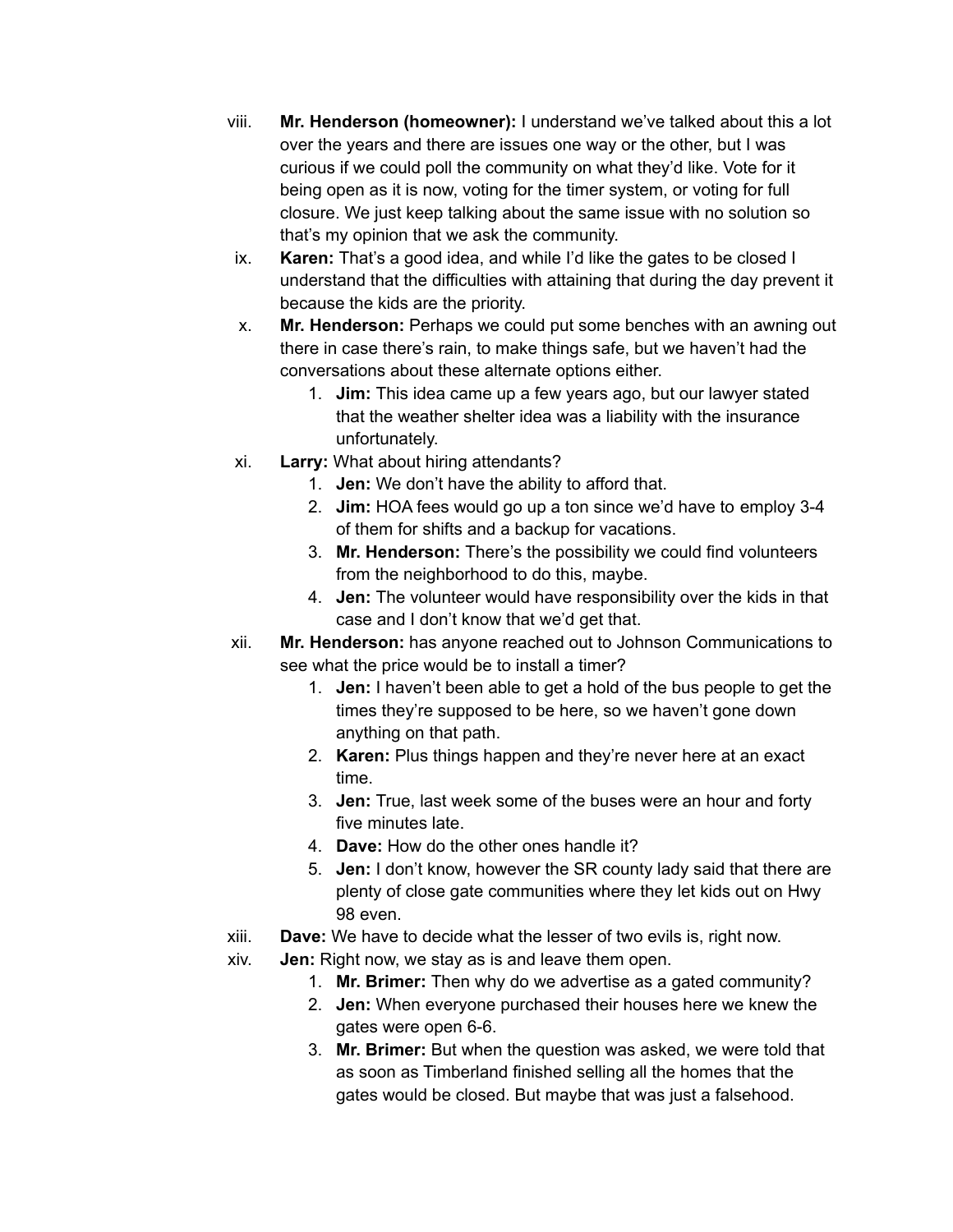- xv. **Homeowner (chat):** Could they drop off on Shamrock?
	- 1. **Jen:** the supervisor only spoke about Anderson because that's our front entrance, so dropping off at the back gate would be a whole separate issue. Plus, that gate is closed so all the kids would need clickers or codes since that gate is completely closed in.
	- 2. **Jim:** A homeowner told me that Timberland said that once the last lot was sold then it'd be closed up, but it's not in writing anywhere.
- xvi. **Jon:** I've also spoken to Timberland about the claim that we'd be closed up after every lot was sold, but they claim they had never said that.
- xvii. **Dave:** But what about the pizza boys and delivery guys who don't have the codes?
	- 1. **Mr. Brimer:** Our covenants say that everyone has an individual code and after being used 50 times it becomes disabled.
	- 2. **Kaley:** This is true, we had an issue with this a few years ago where a teenager gave a ton of people the code and it was used that night and the code was disabled.
	- 3. **Jim:** How many homeowners actually know this, because I didn't?
	- 4. **Kaley:** EPM claims they sent out that information in a packet when you moved into the neighborhood. Johnson Communication has a list of codes that are disabled and they pass that onto EPM. EPM, depending on if they've moved or not, will reissue the code depending on the issue and then Johnson Communication will follow up on it.
	- 5. **Jim:** Can Johnson give a list of codes/names that are valid or invalid?
	- **6. Kaley:** To clarify, it's only when the code is used within 24-48 hours.
- xviii. **Dave:** This is good conversation, but we're stuck where we began with no clear direction to go on the gate situation.
- xix. **Mia (homeowner):** I may have a school age child in residence soon. I was told when we looked at model homes by Timberland that the gate would be closed 24 hours in the future. We've come to the realization that this may not happen, but I'm for the gate being closed on a timer. We are aware that there may be one off situations where parents have to go open the gates or similar, but on the whole giving it a 30-45 minute buffer on the latest end of when the buses should be expected will give enough time for the buses. Yes, if someone wanted to come in through those times, there's more people milling about the neighborhood keeping it safer as well. Crime is getting worse in the area, so perhaps this could help.
- xx. **Karen:** There are several numerous homes in this neighborhood that don't have fencing and people could come in those ways or even around the front gate on foot. The gate being closed will stop a vehicle but it won't stop everything.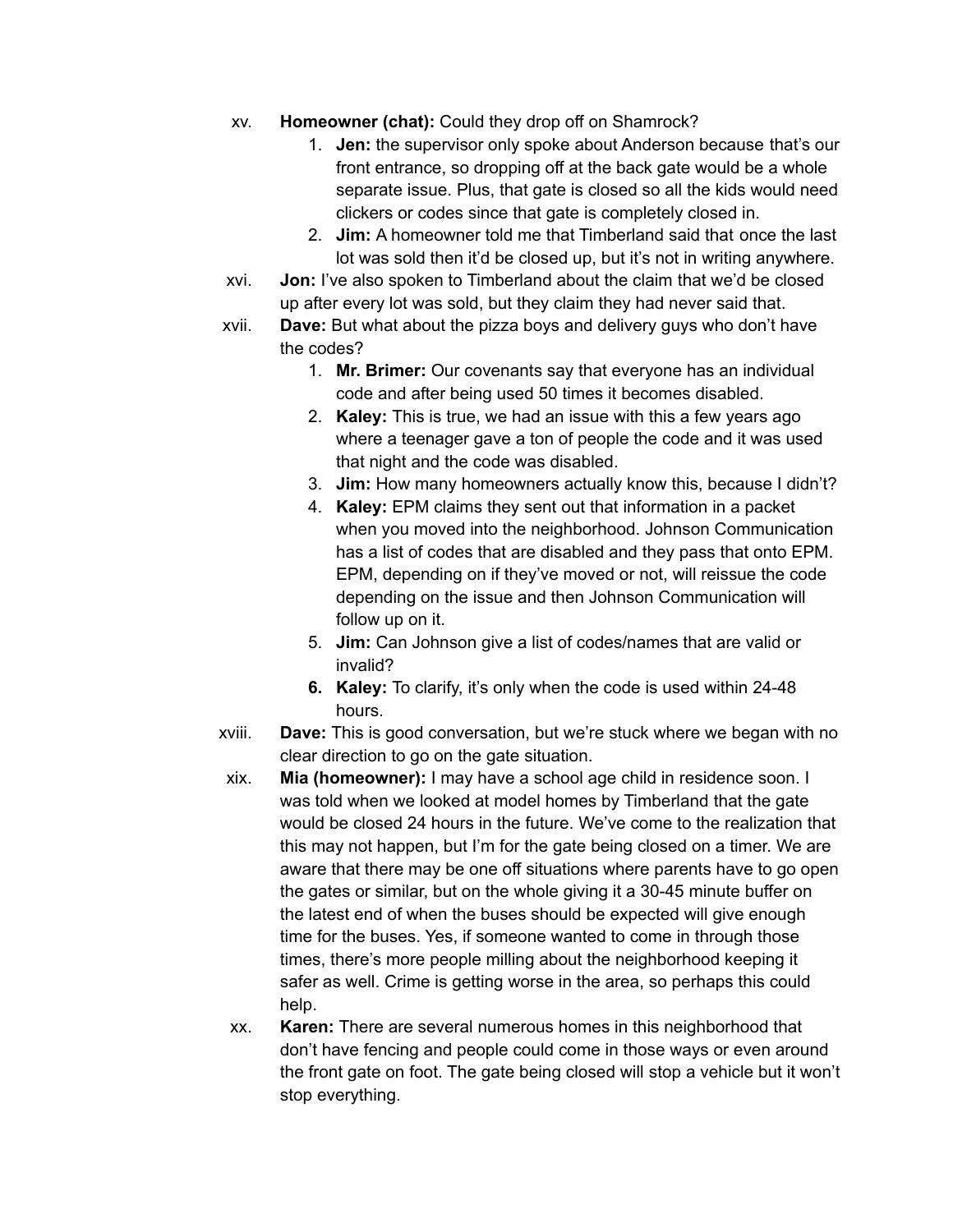- xxi. **Dave:** Let alone the pest people, the UPS people, etc.
	- 1. **Jen:** At that point, it's the same thing they'd end up having our codes.
	- 2. **Homeowner (chat):** Plus early release days or emergency release days due to weather, etc.
- xxii. **Dave:** Why don't we send a questionnaire to see who actually wants this done. I don't care, Jen doesn't care. We don't want only 10 people to want this done and the rest of the community doesn't. We can't hold the neighborhood to that.
	- 1. **Jen:** And if we do go with the timer system and we have Johnson Communication come out and change the timers for all those half days, etc, then that's \$200 each time they come out.
- xxiii. **Mr. Henderson:** to the point of the early release days or emergency release days, etc, we have enough people in this neighborhood that I think we would be able to cover those times.There are ways to open and close the gates and we need to put it up to the community to voice their opinion.
- xxiv. **Jon:** I for one would like to know the cost involved with any of these solutions before moving forward.
- xxv. **Jen:** At any rate, we need a majority to vote on this to get any change made.
	- 1. **Larry:** This has been going on for years. We have the annual meeting in six months; we could include it on the agenda for the meeting.
	- 2. **Mr. Brimer:** Does a quorum have to be 51% of the residents or 51% of those that vote?
	- 3. **Larry:** Per the bylaws: Voting at an Annual Meeting requires the presence of (i) Members (in person or by proxy) representing 30% of votes, and (ii) Declarant or its representative(s) so long as Declarant owns at least one lot.
	- 4. **Jon:** I'd like to get the attorney's opinion on this. Until then, we'll postpone until another meeting when Jen gets the additional information from the county.

## **5. ARC Requests**

#### **○ Walker - Huntington, new neighbor - Fence**

- **i.** Installed a fence without ARC approval. Again, new to the neighborhood and may not have known. She installed 115 linear feet of 6 feet tall privacy fence with one 10 foot wide double gate of the driveway area.
	- **1.** All approved.
		- a. Notice: Realtors are supposed to give the new homeowners a copy of the covenants. Kaley and Mr. Hiney also go around and introduce themselves and give a copy as well.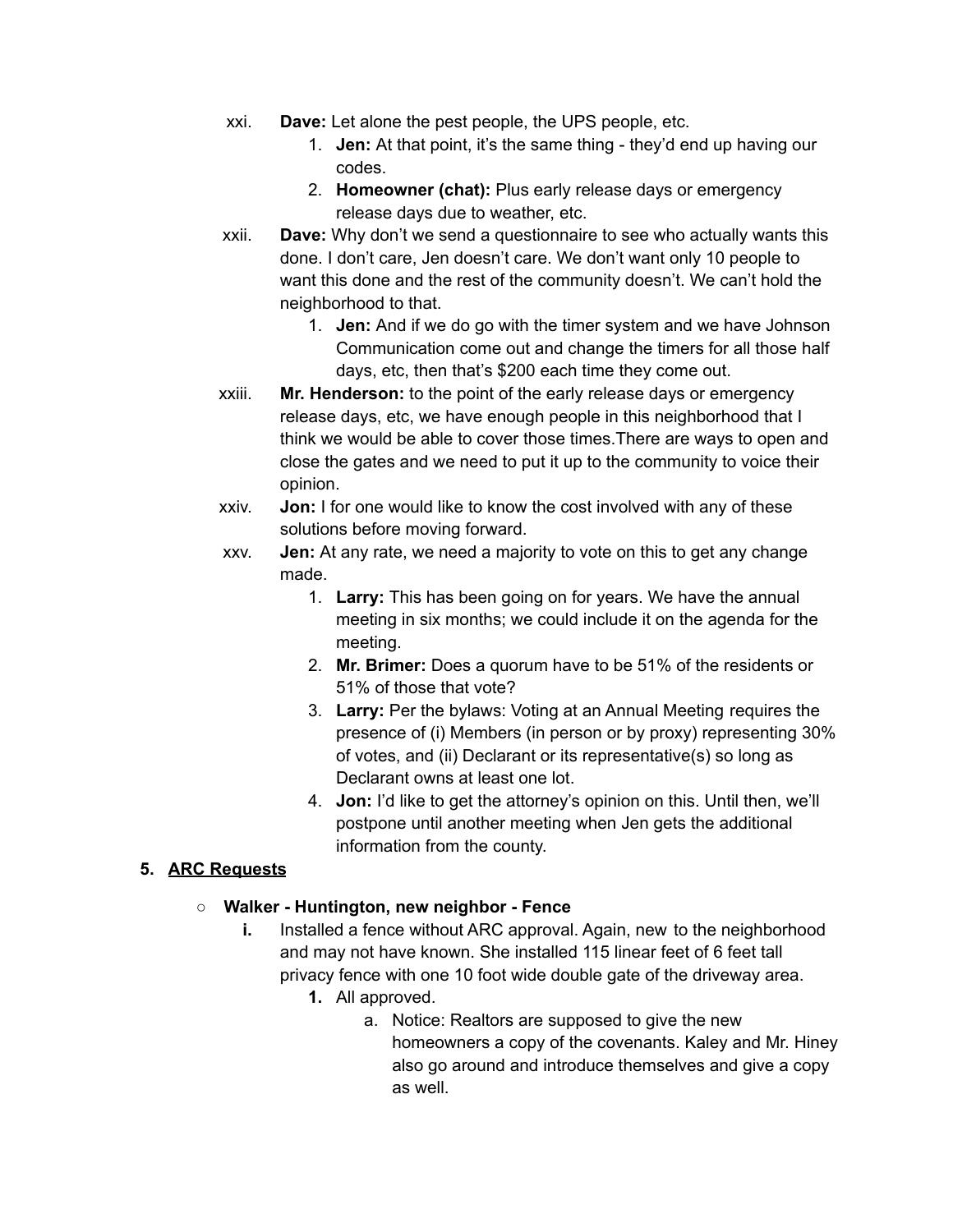### **○ Newsome - Brighton - Pergola**

- **i.** Pergola estimated at 15 x 22 in the back of his home which will be built just on the boundary of the current back porch. On the plot map it says 10 x 20 he corrected that and said it will be 10 x 20. He stated it will be made from pressure-treated wood. Right now he has no plans of staining it at this time but will allow it to weather naturally. The location of the Pergola is noted on the attached plot map which specifies the location is just off the existing back porch area on the back of their home. I did state that he would have to put in an ARC request when he plans on staining; he stated that he would.
	- **1.** All approved

### **○ Ward - Iron Gate - Cottage Playhouse**

- i. Installing a play cottage, a 10 x 12 all wood construction. Exterior painted white and black trim. Shingle roof natural timber to match the house. Location of the Playhouse will be 40 feet from the back of the house and 5 feet off the property line. He stated that it would be white to match the soffits of the house and black around the windows and the door. He stated that he would not be staining it.
	- 1. All approved

### **○ Stall - Heatherton - Landscaping**

- i. Homeowner would like to use limestone landscaping on small rocks, and wants to change the material in her outer flower beds from dirt to stones. Wants to slow down the bugs and other critters that like the dirt. Stones will be located in the front of the house and the front garage, driveway until the project is complete.
	- 1. Jon: Does she know how long the materials will sit in the driveway?
		- a. Homeowner: Just a week or two, just enough time to complete the project. Will attempt to put it behind the gate, but if not it'll be blocked by the cars from the street.
	- 2. All approved.

## **○ Cook - Greymoss - Plant Blueberry Bushes**

- i. Plant two blueberry bushes. They'll be planted in her backyard, the side nearest the front entrance. They're currently in grow bags and will be planted in the ground against the fence on the side of the yard. They should not grow to be taller than the fence/seen from the road.
- 1. All approved. **○ Morgan - Huntingdon - Landscaping**

# i. Removing Mulch and installing small white river rock. Removing the boxwoods and shrubs. Replanting knock out roses.

1. All approved.

## **○ Middendorf - Iron Gate - Permanent RV**

i. Requesting he be allowed to park a 26 foot class c RV in the driveway on a permanent basis as it is their primary (new) family vehicle. They have 5